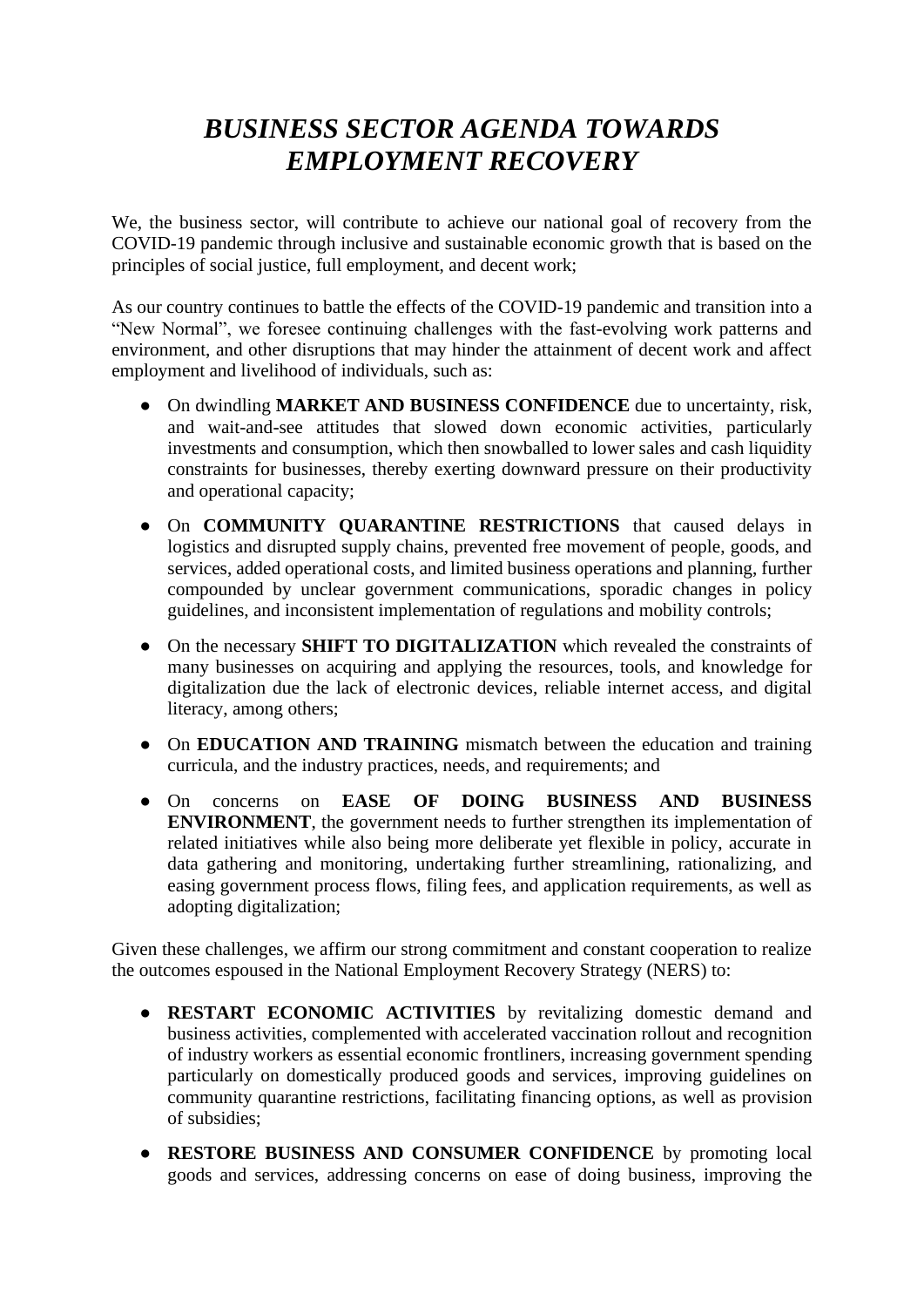overall business environment, rationalizing and aligning national and local government programs, projects and policies, and enhancing monitoring of compliance with public health and safety measures;

- **UPGRADE AND RETOOL THE WORKFORCE** through the conduct of retooling and upskilling initiatives and the updating of curricula to match with industry needs, providing industry-recognized certifications, as well as capacity-building for modernization, digitalization, technology and innovation; and
- **FACILITATE LABOR MARKET ACCESS** by strengthening linkages between government, academe, and industries, provision of entrepreneurial education and business starting assistance, as well as establishing online platforms, databanks, registries, and common identification systems for the private sector;

We commit to participate in the implementation of the attached Strategies, Programs and Policies of the Employment Recovery Agenda with the view to create a business environment that encourages generation of more employment opportunities, improve access to livelihood and training opportunities; and improve employability, productivity and wellness of workers;

*Adopted* during the Job Summit on 01 May 2021 in Manila City, Philippines.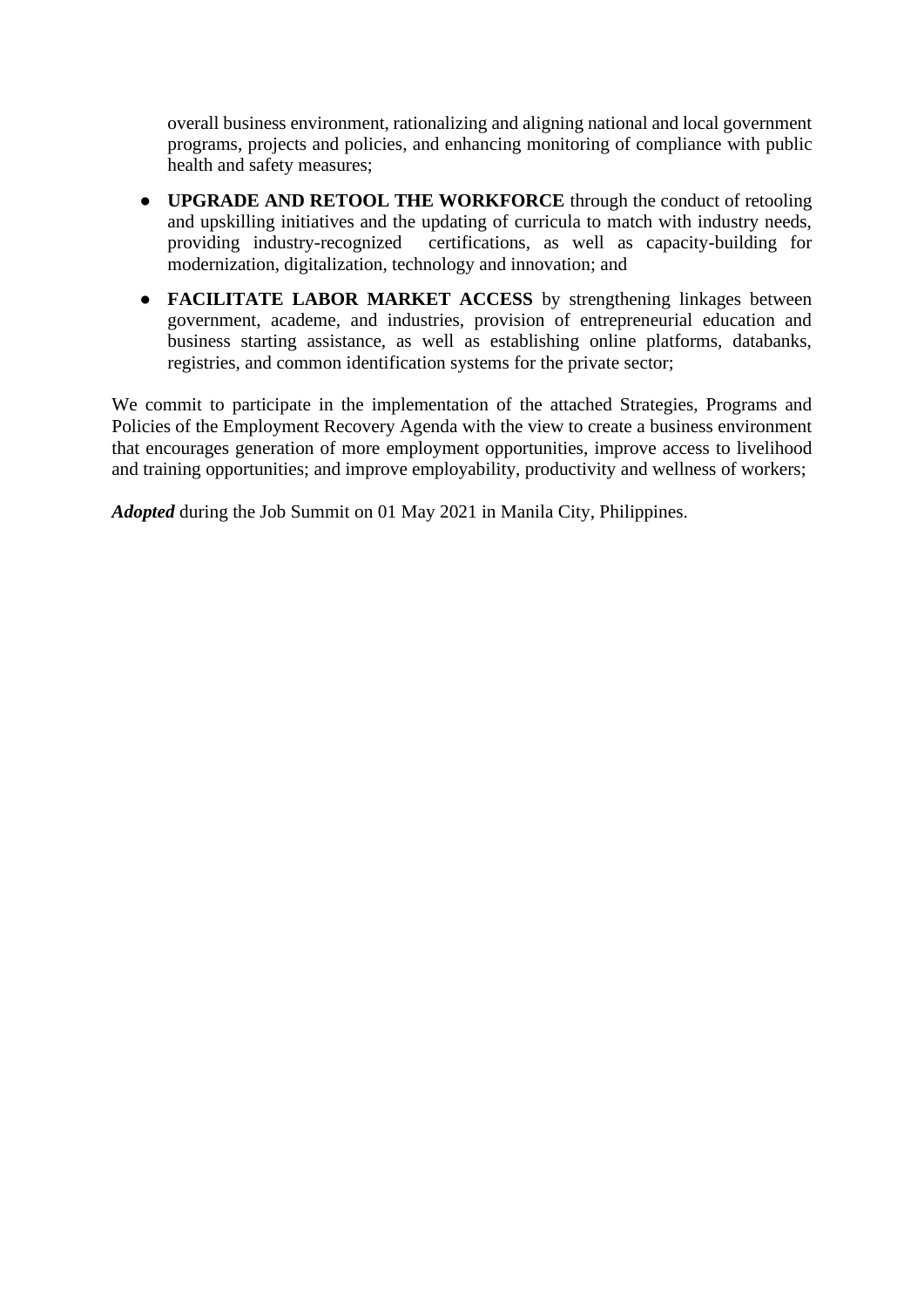# **OUTCOME 1: RESTARTING ECONOMIC ACTIVITIES**

# *General Program and Policy Recommendations*

Short-Term (2021-2022)

- Accelerate the government's vaccine rollout complemented with effective promotion and proper education on vaccines. Furthermore, the private sector should be allowed to procure and distribute vaccines
- Recognize industry workers as essential economic frontliners to be given priority in the vaccination program and exemptions or eased requirements in mobility restrictions
- Improve community quarantine restrictions by ensuring that government planning and communications are deliberate, flexible, responsive, clear and consistent, without sporadic changes. Implementation should also be consistent with official policies and guidelines Further, mobility restrictions must be harmonized and eased
- Pump-prime the economy through infrastructure projects implemented and implementation of domestic preference in government procurement; ensure timely payments to bidders and immediate settlement of past payables
- Pursue safe reopening of the economy, particularly for areas with little to no number of cases or low risk of local virus transmissions
- Facilitate easier access to financing by providing low-interest or zero-interest loans, as well as purchasing zero-coupon bonds or zero-dividend preferred shares. Documentary requirements and service fees may also be eased or waived, especially for those accounts already with outstanding loans prior to the pandemic.
- Provide a Wage Subsidy Program

Medium-Term (2021-2024)

- Strengthen support to Micro, Small, and Medium Enterprises (MSMEs) and cooperatives through capacity-building in government procurement participation, improving access to financial services and solutions, as well as facilitating acquisition of machinery/equipment. Establishing partnerships, consolidation, linkages, clustering, and cluster hubs are also encouraged
- Assist in diversifying business operations and repurposing of facilities and assets
- Mandate and implement local preference in government procurement

Long-Term (2021-2026)

- Review of the 2020 Investment Priorities Plan (IPP) in consideration of the pandemic and the passage of RA 11534, otherwise known as the Corporate Recovery and Tax Incentives for Enterprises (CREATE) Act; formulation of the succeeding Strategic Investment Priority Plan (SIPP) must encourage investments in activities with high output and employment multiplier effects
- Improve infrastructure, internet, and transportation

# *Manufacturing Sector*

- Allow small-scale housing developments and construction during lockdowns
- Provide public transportation for workers
- Develop the Philippines as a vaccine hub to lessen reliance on imported vaccines
- Implement initiatives to increase local demand such as buy local and resumption of classes in low risk areas
- Pursue implementation of Build, Build, Build program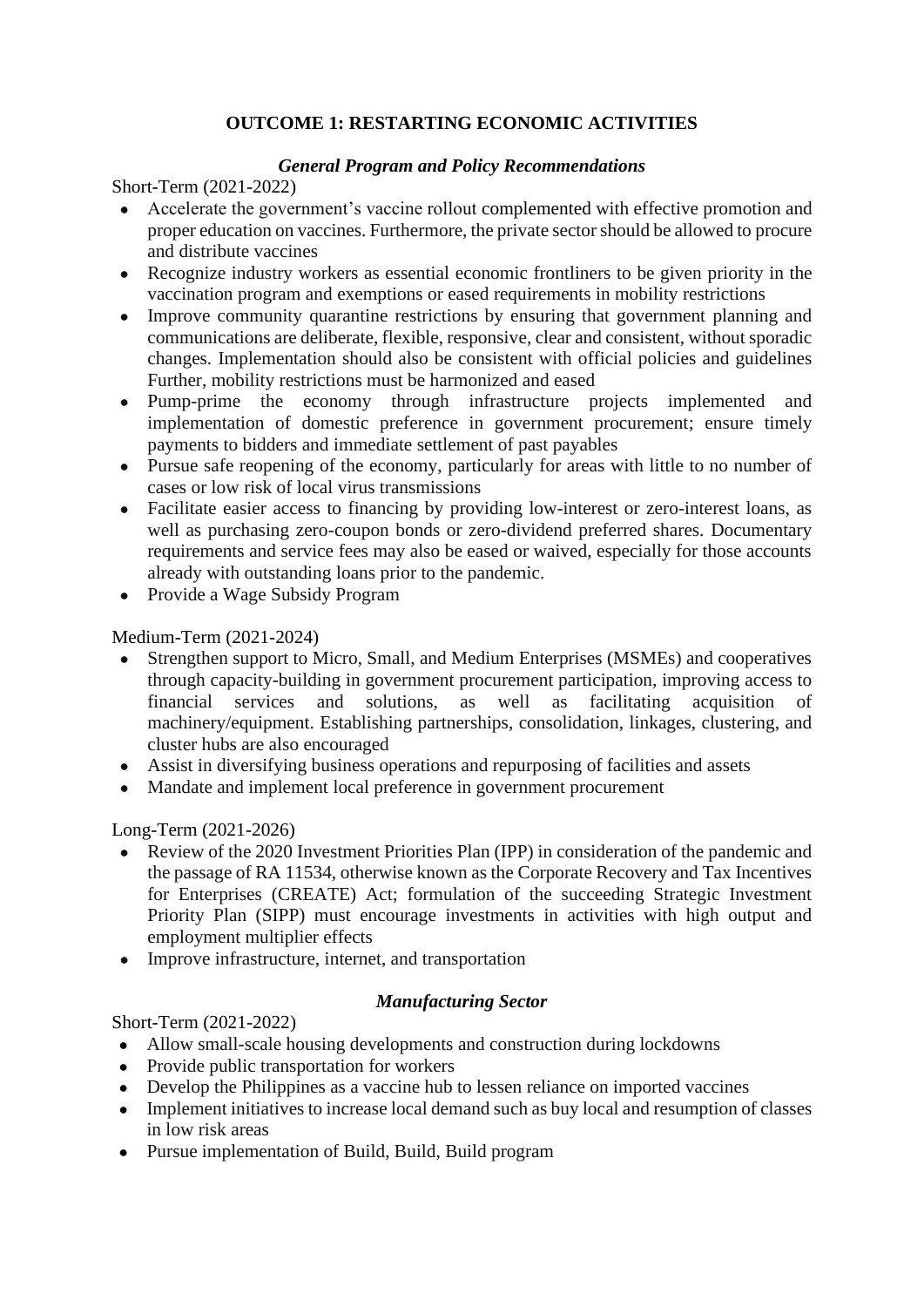• Implement plans and programs that will better support business operations including in the area of finance and trade facilitation

Medium-Term (2021-2024)

- Ease the registration of products, drugs, and supplements with the Food and Drug Administration (FDA)
- Inclusion of cement in the SIPP
- Facilitate partnerships between MSMEs and large enterprises
- Incentivize local supplier linkages
- Develop upstream industries to ensure availability of raw materials
- Incentivize relocation to rural areas

Long-Term (2021-2026)

- Strengthen domestic sourcing of materials, parts, and accessories, and capacitate local manufacturers to meet the demands of their customers
- Provide technologies for innovation and digital transformation to enable more access to products and services

# *Construction Sector*

Short-Term (2021-2022)

- Advocate and institute into law the 30-year national infrastructure master plan
- Increase and accelerate the bidding and implementation of infrastructure projects before the national elections
- Parcel government infrastructure projects or provide more small-scale projects, especially in rural areas, for the benefit of MSMEs
- Facilitate MSME participation in infrastructure projects through consortium-building and/or network matching as sub-contractors
- Pursue implementation of Build, Build, Build program

Medium-Term (2021-2024)

- Mandate the utilization of local construction materials in government infrastructure projects
- Incentivize housing development sector to spur economic development

Long-Term (2021-2026)

- Consider time suspension or extension of contract, as well as the waiving or reducing of liquidated damages for infrastructure projects
- Maximize utilization of government-owned lands

# *Transport and Logistics Sector*

Short-Term (2021-2022)

- Provide garages and terminals for transport cooperatives
- Standardize data collection and sharing, as well as uniformity of processes in the maritime sector
- Streamline port operations and processes, and upgrade to centralized and online operations
- Shoulder the cost of the vaccines in the service contracting industry instead of the employers

Medium-Term (2021-2024)

● Harness smart port potential and pilot initiatives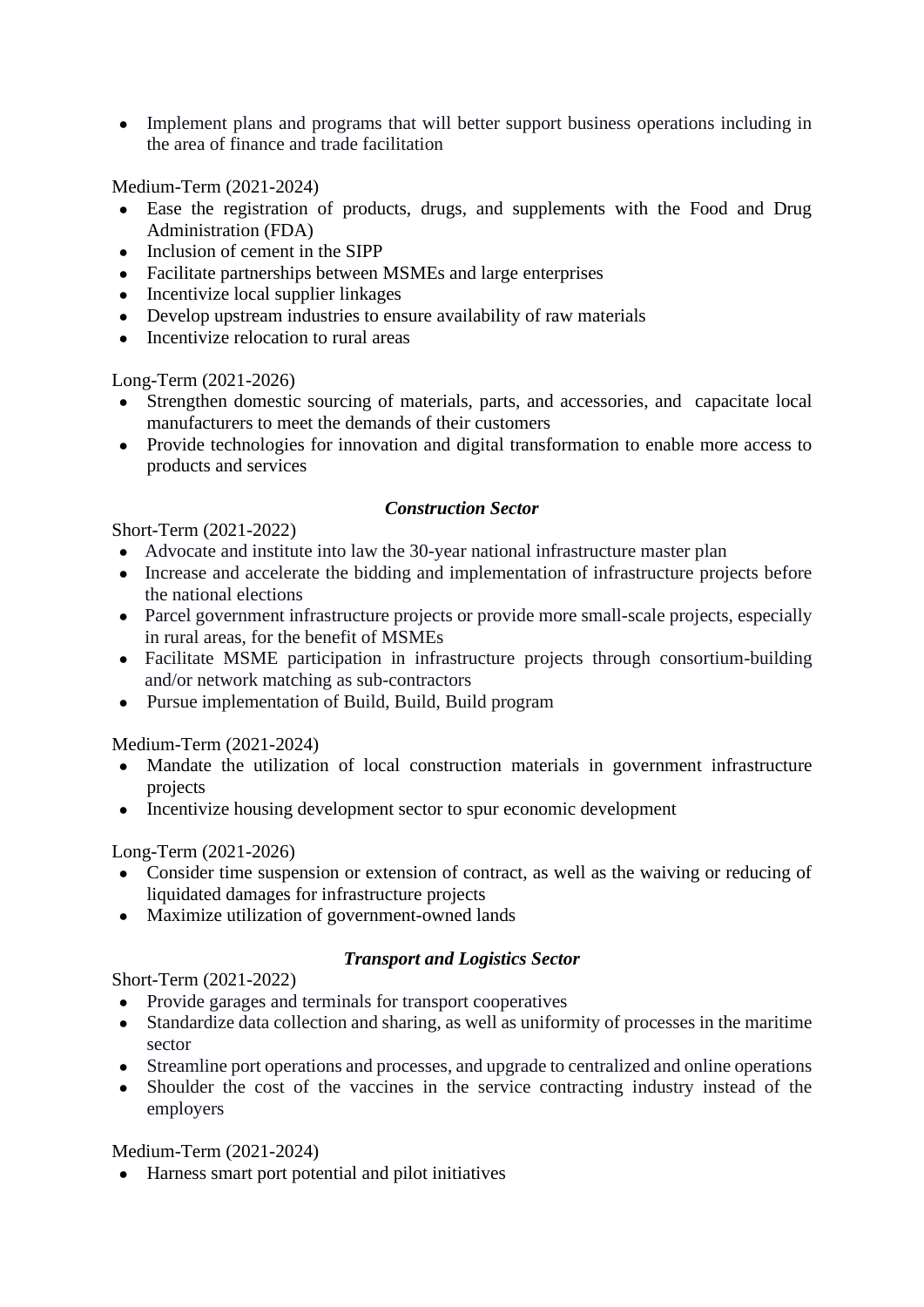# *Tourism Sector*

Short-Term (2021-2022)

- Establish travel bubbles in areas where there are low COVID-19 cases
- Repurpose tourism facilities, e.g., MICE venues, as vaccine or testing centers
- Settle government payables for services rendered/past due accounts such as the Southeast Asian (SEA) Games 2019
- Consider retrofitting hotels as a value added tax (VAT)-exempt activity when purchasing materials
- Consider tourism as essential
- Exempt or ease travel restrictions for those already vaccinated

# Medium-Term (2021-2024)

- Facilitate a shift from mass tourism to niche/specialty tourism markets
- Improve accessibility of hotel establishments for persons with disabilities

Long-Term (2021-2026)

- Increase the budget of DOT especially in the promotion of our country as a good tourist destination
- Boost secondary and tertiary local destinations as a new site for tourism

# *IT-BPM Sector*

Short-Term (2021-2022)

- Provide flexibility and extension of work-from-home (WFH) and work-from-anywhere (WFA) set-up of the BPO workforce
- Provide flexibility on rules and regulations for employers, e.g., entitlements, etc.

Long-Term (2021-2026)

- Provide support and incentives for firms to locate outside NCR
- Continue provision of interventions to the Digital Cities

# *Wholesale and Retail Sector*

Short-Term (2021-2022)

- Promote e-commerce, especially for local products and legitimate businesses
- Provide assistance or subsidy for reducing rent costs

# *Banking and Finance Sector*

Short-Term (2021-2022)

- Waive or ease liquidity requirements for rural banks
- Promote of digital "Iskaparate" system and capacitating micro-micro enterprises and the informal sector to participate
- Reduce interest and rates
- Assist in pilot-testing of digital financial services

Medium-Term (2021-2024)

- Ensure that Microfinancing institutions (MFIs) benefit from the financial inclusion programs of the Bangko Sentral ng Pilipinas (BSP) and be provided cheaper fund sources
- Support the digitalization efforts in baking and finance

Long-Term (2021-2026)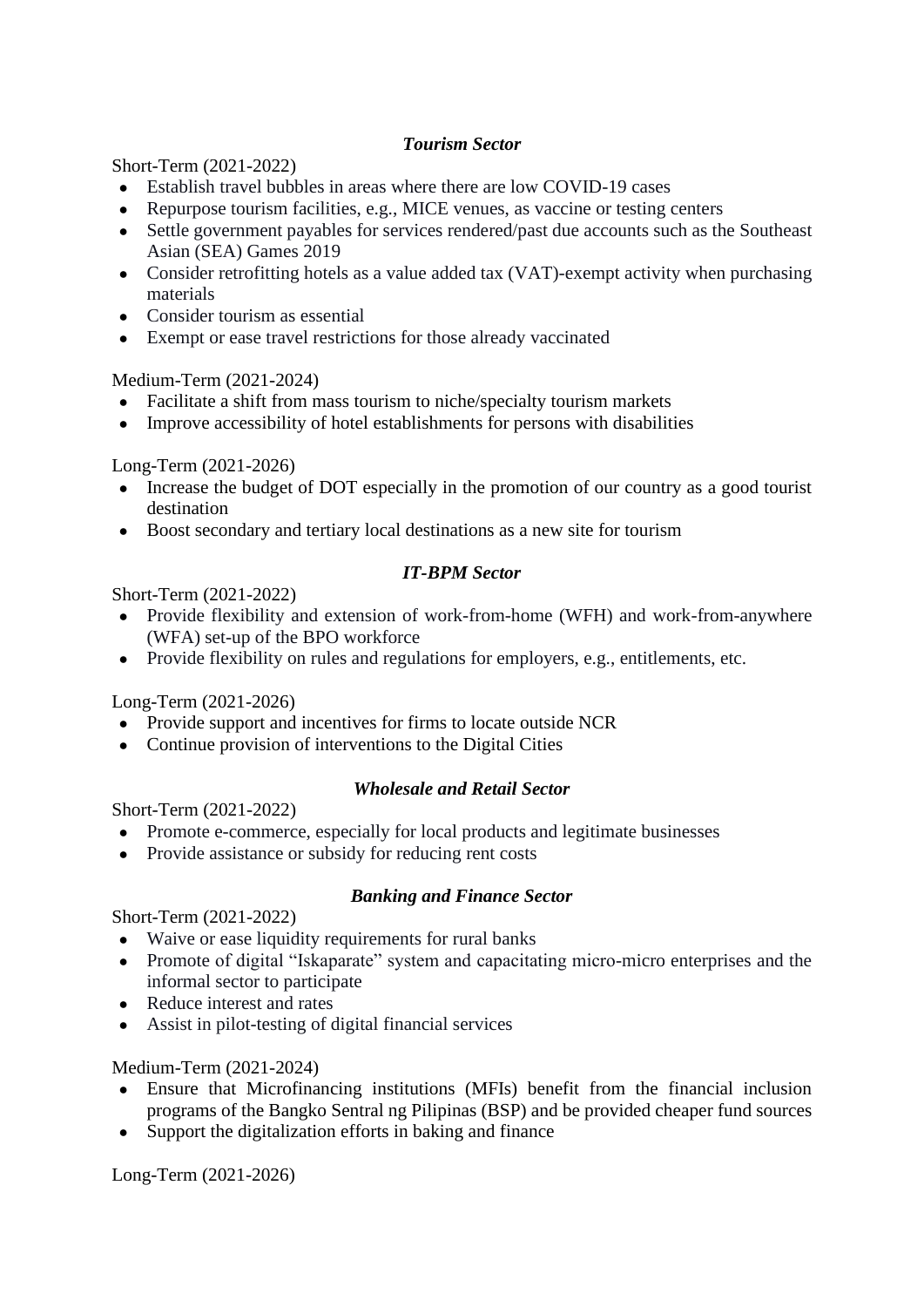- Address low penetration of bank account holding among micro-entrepreneurs and the informal sector
- Enhance financial inclusion by relaxing documentary requirements, especially for low risk population such as microfinance clients
- Facilitate the granting of cash cards to microfinance clients
- Simplify document requirements for microfinance clients to facilitate loan applications

# *Agriculture Sector*

Short-Term (2021-2022)

- Ensure registration and updating in the Agriculture and Fishery Registry System for targeted financial and non-financial support
- Implement strategies and action plan for hog repopulation which includes bio security skills and measures, both for backyard and commercial farmers
- Approve the proposal to access 100 hectares of water in Pantabangan Dam for aquaculture
- Provide more irrigation facilities to encourage crop diversification and job creation
- Provide price support for corn farmers
- Provide financial support for high value crops

Medium-Term (2021-2024)

- Promote clustering/consolidation arrangements such as collectivization, cooperatives, among other modalities, to attain economies of scale in production and value chain development
- Provide strategy and incentives for development of post-harvest (especially farm to market roads for small farmers), logistics and distribution facilities (e.g., Viability Gap Fund) to effectively and efficiently link value chain segments
- Provide barge and other transport facilities to deliver goods to and from coastal areas
- Mandate/require government agencies to patronize locally produce products over imported products
- Improve ease of doing business by having One-Stop Shop and enacting law to allow long term permits
- Institutionalize and formalize representation of private sector in different agriculture policy and consultative bodies
- Encourage investments in and implement programs on aquaculture sustainability
- Encourage tree plantation in various parts of the country
- Implement loan condonation for agriculture MSMEs and farmers affected by pandemic and other calamities

Long-Term (2021-2026)

- Regulate importation of agricultural products that directly compete with local produce and catch particularly during peak harvest seasons; Importation must be the last resort.
- Ensure that planting materials provided by government, such as abaca, rubber, etc., are of quality
- Fund and implement intelligence gathering for agriculture including market intelligence and early detection of diseases affecting crops and livestocks
- Implement farming mechanization initiatives
- Enact National Land Use Act
- Develop and implement a holistic Comprehensive Agriculture Development Program for ancestral domains to benefit and improve the livelihood of Indigenous People and increase their contribution to our sustainability targets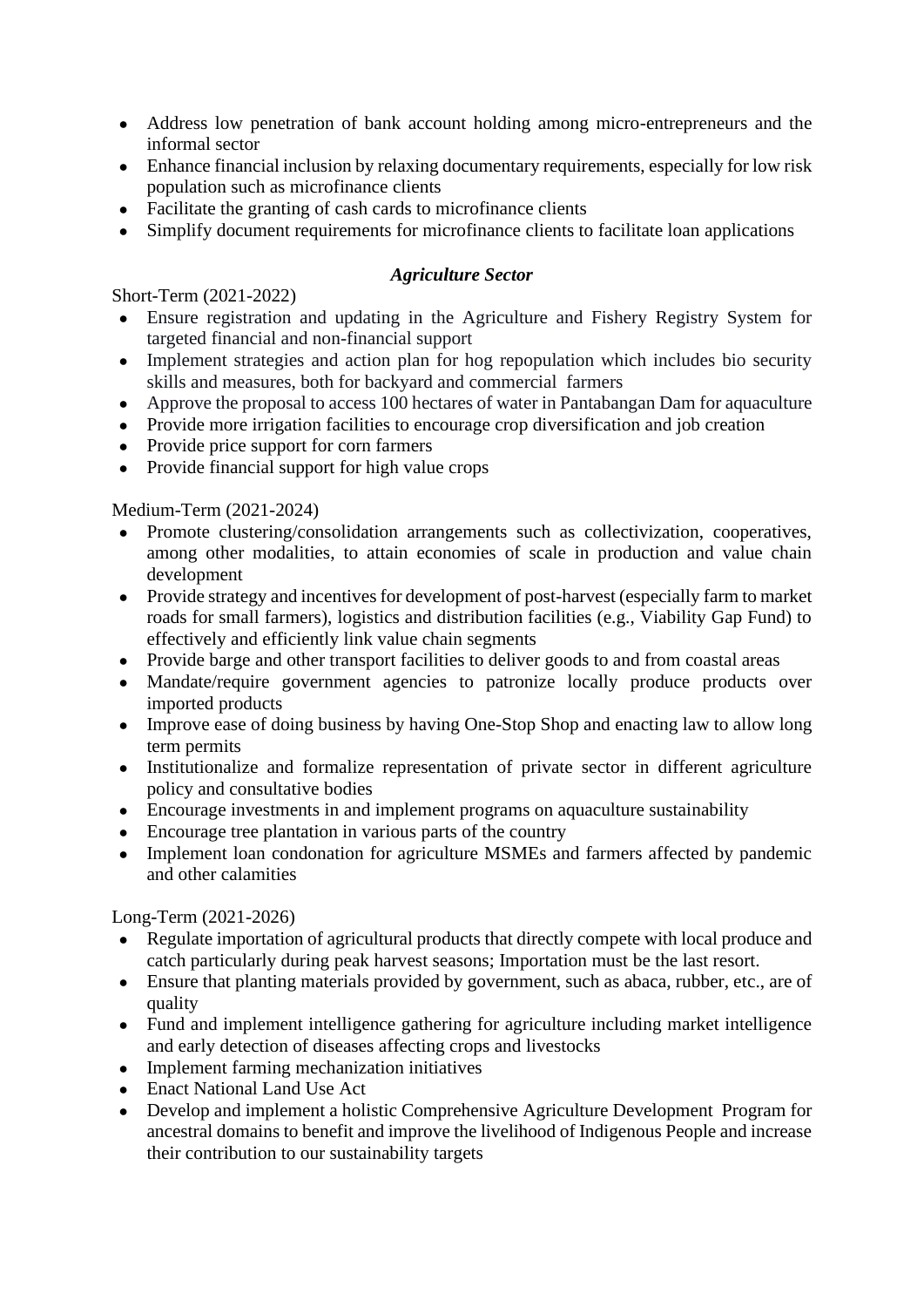# *Education Sector*

Short-Term (2021-2022)

- Conduct a survey on e-learning needs assessment (pros and cons) of online and blended learning
- Include scholarship loans and opportunities for higher education institution (HEI) students as part of the initiatives in facilitating easier access to finance, especially given that Landbank's iStudy students loan program is very strict with minimal recipients.
- Provide incentives to students for internet connectivity
- Strengthen healthcare of pupils

Medium-Term (2021-2024)

- Improve collaboration between DepEd, TESDA, and CHED in developing unified strategies and solutions to address issues with basic, TVET, and higher education
- Extend Bayanihan Program for climate change and disaster preparedness of selected coastal and agricultural communities

Long-Term (2021-2026)

• Include students in PhilHealth

#### *Health and Wellness Sector*

Short-Term (2021-2022)

- Provide financial subsidy for employees and business owners, especially SMEs
- Defer rental fees
- Revisit guidelines of financial assistance
- Relax regulatory measures e.g. BIR payments, business and local taxes, payments for Mayor's permit, interest payments in loans
- Provide wage subsidy
- Support vaccine roll-out thru PPP
- Inoculate 100% of health sector frontliners
- Ease vaccine procurement regulations; allow private sector to purchase
- Institute system of hiring health workers

Long-Term (2021-2026)

● Lower taxes deducted from professional compensation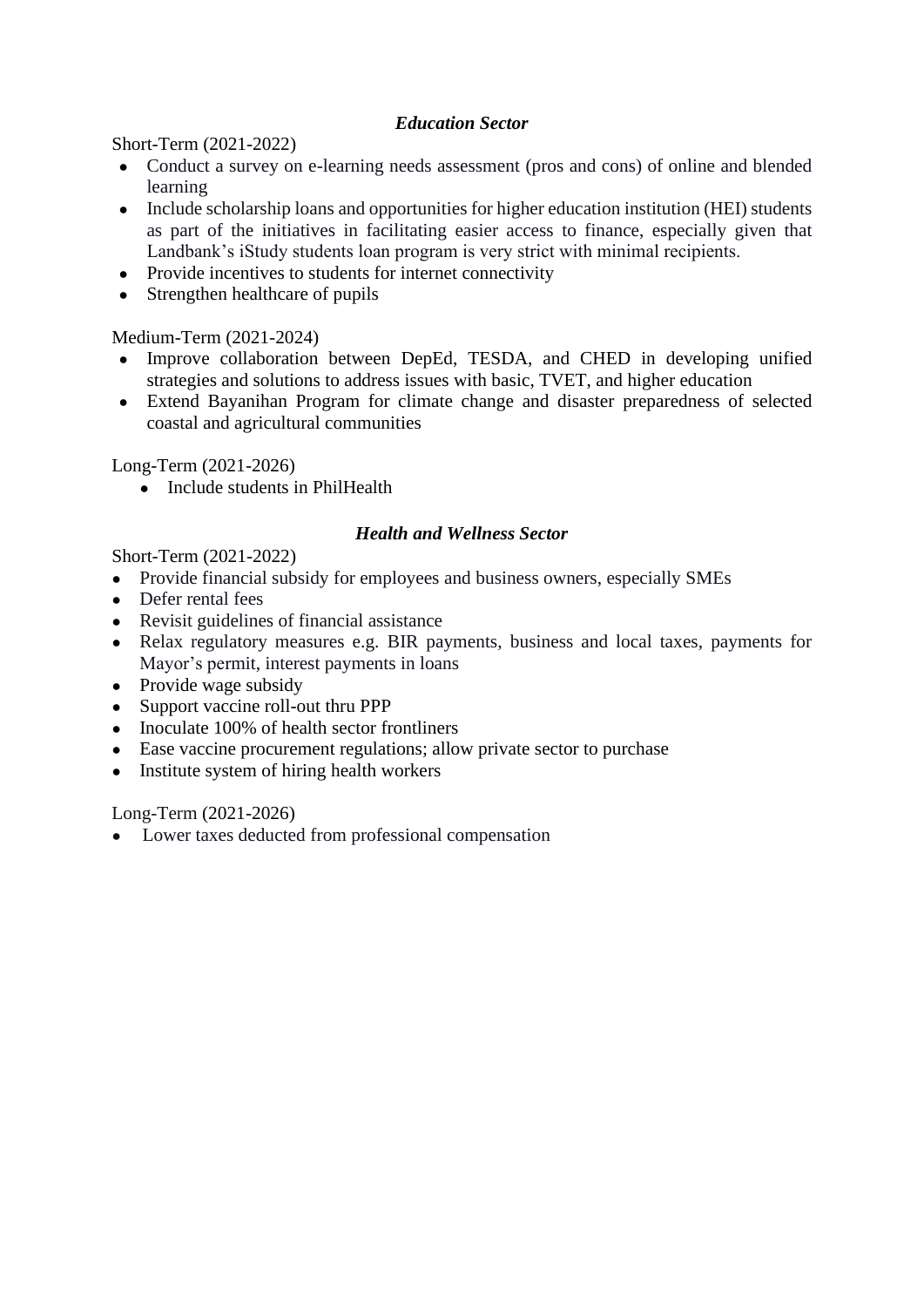# **OUTCOME 2: RESTORING BUSINESS AND CONSUMER CONFIDENCE**

## *General Program and Policy Recommendations*

Short-Term (2021-2022)

- Intensify marketing assistance and promotional campaigns of Filipino goods and services through buy local campaigns and leveraging of foreign market demands and export potentials.
- Ensure that private sector is aware of government assistance programs, their registration process, eligibility criteria, and mechanisms. Cooperation with industry and business associations for information dissemination is encouraged.
- Ensure consultations with private sector in policy and implementation. The consultations should ensure that there is proper targeting of beneficiaries and sufficiency of any assistance package.
- Waive renewal of existing permits and licenses, transaction fees, and institute a moratorium on the expiry of existing permits and licenses
- Improve compliance and monitoring of public health and safety measures with provision of incentives or subsidies for businesses complying to ensure strict compliance and to reduce additional costs for undertaking the health and safety measures. Contact tracing, documentation, and containment of cases should also be improved, while proper ventilation in workplaces, business establishments, and public spaces should be considered as well. Establishment of fully-furnished barangay quarantine facilities must be ensured.
- Remove geographical qualifications in availing subsidies, incentives, and programs
- Conduct review of prices regarding costs in logistics, raw materials, and digital marketing; Implement initiatives to stabilize and address the rising costs in logistics and raw materials.
- Assess areas without reliable internet connection and provide alternative solutions supportive to the needs of the far-flung areas
- Promote modernization, digitalization, technology and innovation

Medium-Term (2021-2024)

- Improve ease of doing business (EODB) and business environment by rationalizing and streamlining government processes, requirements, and fees, as well as adopting egovernance/digitalization. Tax collection process in the local government units (LGUs) must be streamlined, and procurement processes and requirements must be eased.
- Institute business resiliency plans for service continuity, and provide capacity-building and resources/tools for such. There must also be development of industry-specific roadmaps in support of the business resiliency plans as well as research and development back-up for the roadmaps
- Improve healthcare capacity and support systems in the Philippines, especially absorptive capacity for patient. There must be supporting mechanisms and welfare for COVID-19 positive workers, whether in-patient or asymptomatic undergoing isolation and quarantine.
- Improve data security and privacy, and monitor online transactions
- Inclusion of refugees, asylum seekers, and stateless persons in national monitoring mechanisms

# *Manufacturing Sector*

Short-Term (2021-2022)

● Provide a moratorium in the implementation of the ban on the use of single-use plastics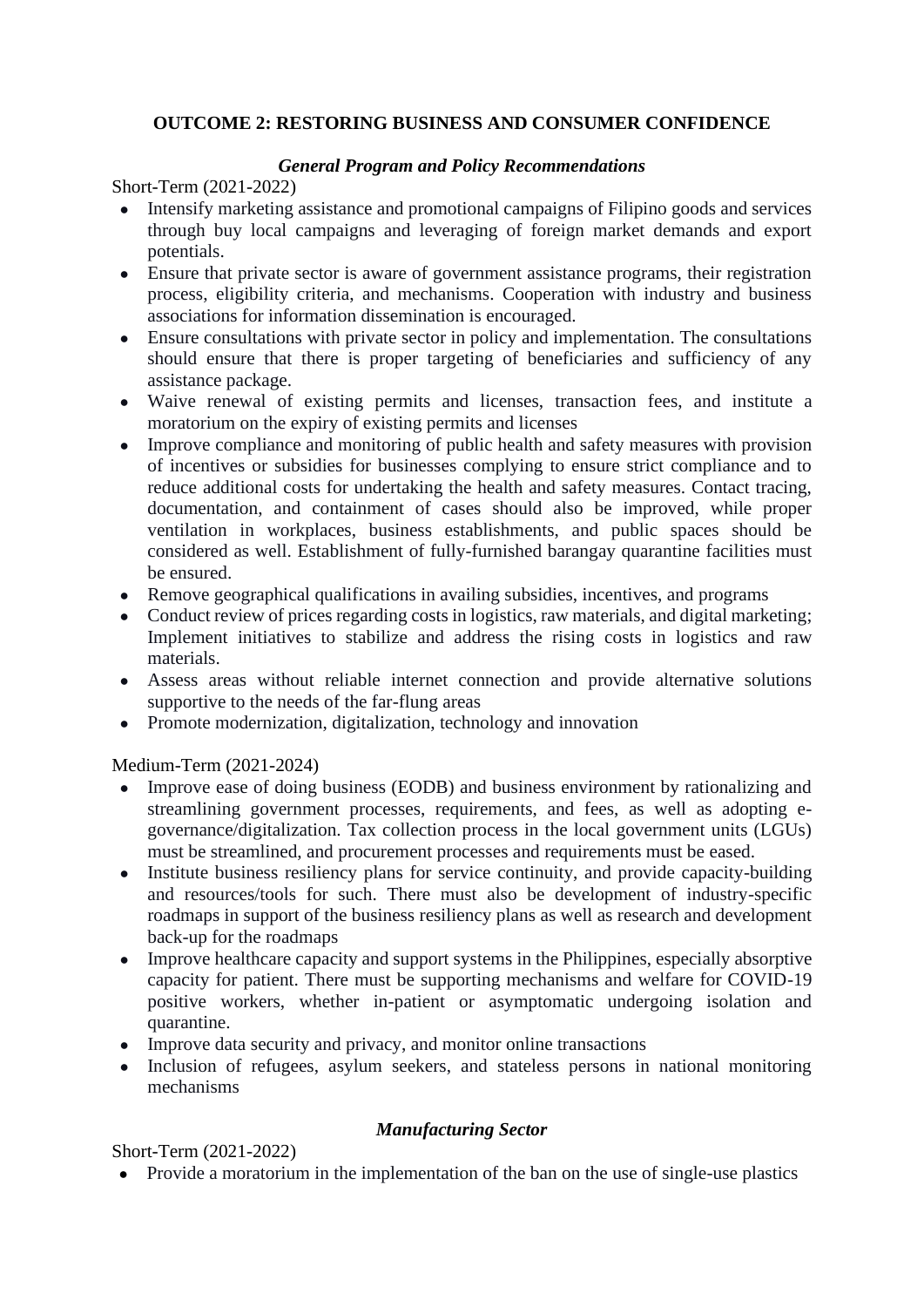- Amend DTI DAO 20-06 (New Technical Regulation Concerning the Mandatory Product Certification of Plywood) and DENR DAO 99-46 (Revised Regulations Governing the Entry and Disposition of Imported Logs, Lumber, Veneer, Plywood, Other Wood-Based Panels, Poles and Piles, Pulpwood and Wood Chips), as well as other relevant policies
- Implement anti-dumping laws on textile imports
- Suspend implementation of RA 11285 (Energy Efficiency and Conservation Act)
- Provide online platforms for raw materials tracing and B2B transactions
- Encourage sharing of expertise or knowledge to sectors involved in raw materials resources for health supplements, cosmetics, etc.
- Explore partnerships between the manufacturing sector and TESDA
- Provide certification subsidy to agri-organic industry and lower relevant requirements
- Develop a roadmap in producing and sustaining herbal supplements as health products
- Address EODB concerns such as standardization of the regulatory framework for herbal products and streamlining of the registration process of FDA especially for food, medicines and supplements, of export procedures, LGU processes and requirements and DENR permits

- Repeal RA 9290 (Footwear, Leather Goods, and Tannery Industries Development Act), and adopt a new law providing incentives and support to the local footwear industry
- Boost the global competitiveness of local industries through quality and design improvements
- Provide certification subsidy to halal industry
- Develop roadmap for plastic-free packaging for EU export market
- Establish online quality standards

# Long-Term (2021-2026)

- Provide rational incentives that would establish a niche in Filipino footwear
- Secure tax incentives in the importation of equipment
- $\bullet$  Incentivize the use of local raw materials and relocation to rural areas

# *Construction Sector*

Short-Term (2021-2022)

• Address concerns on EODB by streamlining documentation process of applications, e.g., easier licensing and acquisition of documents for employment, and improved responsiveness of regulating agencies

# Long-Term (2021-2026)

• Promote the apolitical nature of development programs for sustainability

# Medium-Term (2021-2024)

- Promote the practice of local procurement along with the review of laws regarding importation
- Institutionalize occupational safety and health programs, not just insurance programs like SSS

# *Transport and Logistics Sector*

- Revive confidence in travelling through implementation of the test, isolate, trace program.
- Prioritize medical services and facilities in airports to readily address medical emergencies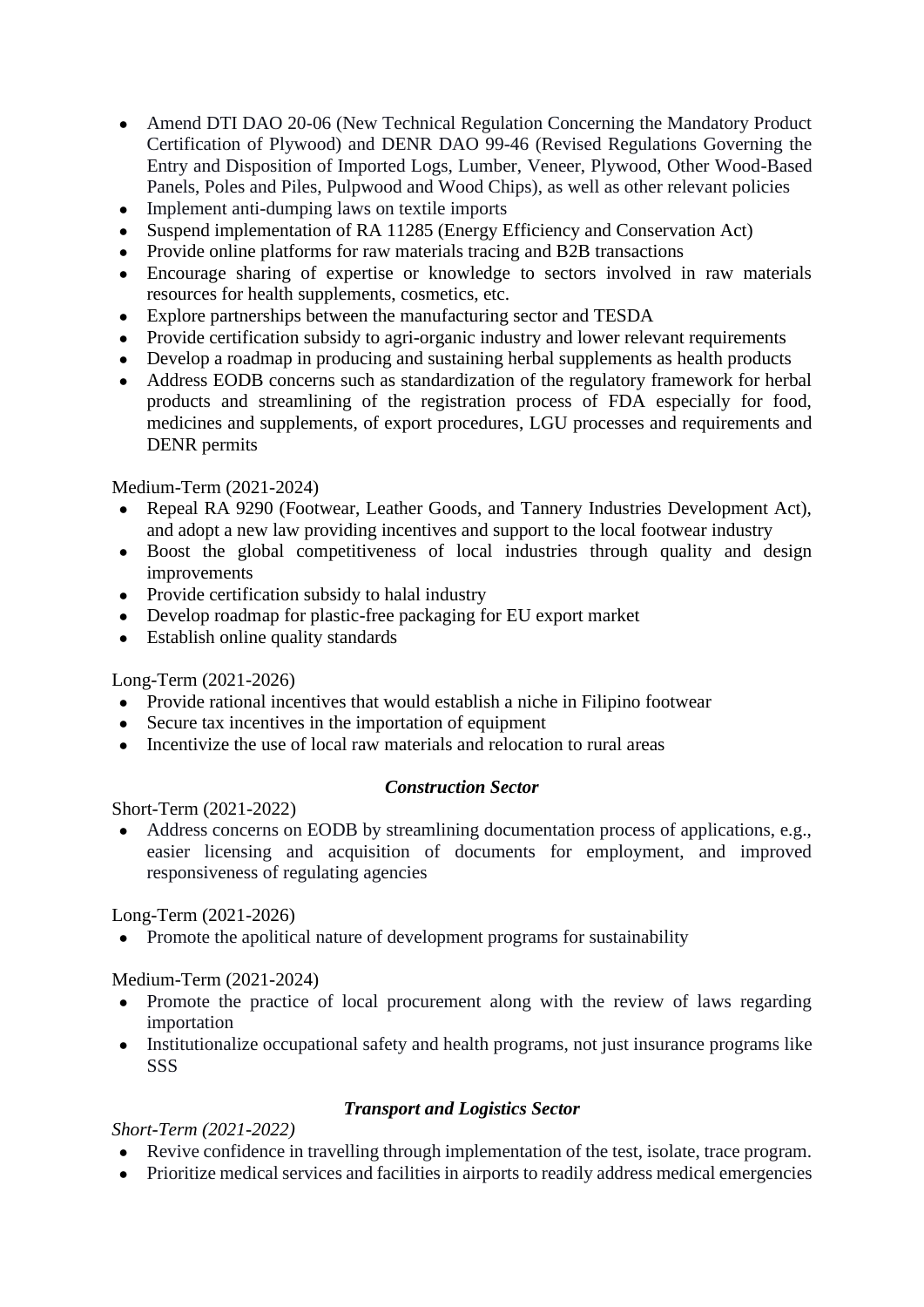- Improve and polish the readiness assessment, emergency management plan, and risk management plan
- Expedite the processing of application and renewal of the franchise
- Address the issues on financial institutions policies such as the Development Bank of the Philippines (DBP)'s PASADA Program

# *Tourism Sector*

Short-Term (2021-2022)

- Adopt globally recognized safety accreditation such as WTTC's SafeTravel Stamp, and inclusion of additional industry segments such as MICE in certifiable entities
- Sustain tourism marketing programs even during the pandemic, with emphasis on safe travel destinations
- Adopt of digital travel passes and artificial intelligence in hotel operations
- Fast-track approval of S Pass
- Integrate information on health and travel protocols into booking systems for ease of communication
- Develop well-balanced advertisements and promotions so that no destination shall be left behind , i.e., NCR as MICE destination, other regions as eco, cultural, and agri-tourism destinations

Medium-Term (2021-2024)

- Provide discounts and incentives to travel around
- Improve accessibility of hotel establishments for persons with disabilities and the retrofitting of hotels/accommodation establishments
- Emphasize the significance of medical tourism
- Establish guidelines in the assessment of Airbnb to monitor its exponential growth
- Police illegitimate travel agencies especially those who are operating online

Long-Term (2021-2026)

- Launch new marketing campaigns focusing on emerging non-traditional market segments
- Establish a good image by gathering champion stories and promote the stories to restore confidence
- Include education tourism in the Philippines

# *Wholesale and Retail Sector*

Short-Term (2021-2022)

• Intensify the regulation and monitoring of online transactions and businesses

Medium-Term (2021-2024)

• Institute a system of trust marks or seals of legitimacy for online businesses

# *Banking and Finance Sector*

- Implement stricter monitoring and background checking of clients/applications to prevent abuses
- Discourage new provisions for loan moratorium under Bayanihan 3
- Preserve RA 10693 (Microfinance NGOs Act)
- Support for the passage of the PRESENT bill
- Promote and strengthen existing initiatives on financial literacy
- Facilitate cooperation and linkage between financial technology (fintech) and MFIs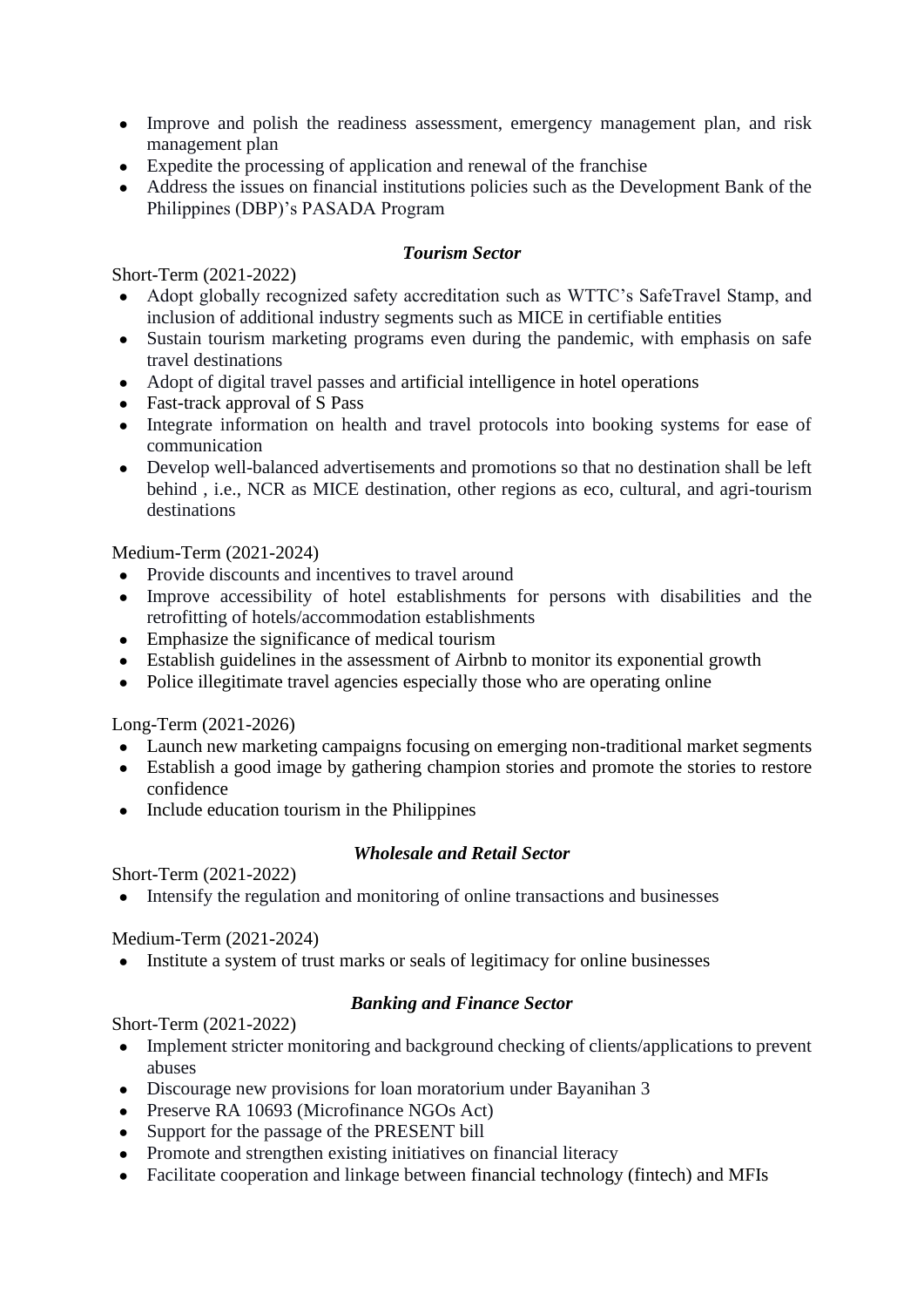• Passage of helpful legislation on fintech and creation of a new central bank sector

## *Agriculture Sector*

Short-Term (2021-2022)

- Ensure competitive transport and shipping costs for agri-based livestock, fishery, forestry and non-timber inputs, and products
- Ensure that government, especially LGUs, source their relief packages for distribution from local agriculture and fishery
- Ensure closer monitoring of prices in food and agriculture products and inputs, as well as the proper and timely use of remedial measures to address price hikes
- Ensure proper enforcement of quality standards to domestic and imported agriculture outputs and inputs

Medium-Term (2021-2024)

- Accelerate individual land titling of lands distributed under certification of land ownership awards (CLOA)
- Institute a common tenurial map for DENR, NCIP, DAR, and DA

Long-Term (2021-2026)

● Sustain monitoring, feedback, and dissemination of commodities and other market information through a common digital platform or national information network

#### *Education Sector*

- Provide financial assistance to private school students to lessen the number of migration from private to public schools, as well as scholarships for students in private HEIs
- Lessen regulatory requirements in private schools for flexible/online learning
- CHED to revisit the UNIFAST Implementing Rules and Regulations and allow local universities and colleges (LUCs) to double enrollment
- Strengthen linkages, partnerships, and collaboration among HEIs, LUCs, SUCs, and TVIs to enjoy the same level of opportunities, particularly financial assistance
- Implement moratorium or quota for enrollees in public HEIs to help private HEIs or to reallocate excess capacity of SUCs and LUCs to private schools with idle capacity
- Create regional organization for online resources sharing with other HEIs to form key relationships among SUCs, LUCs, and private HEIs to collaborate
- Revisit the policies, processes, and procedures as stipulated in the PSGs, MORPHE, MOP, CHED CO, and CHED RO Citizens' Charters and other relevant issuances, specifically the Regional Office External Services to include: (i) online submission of documentary requirements; (ii) online evaluation of applications; (iii) virtual monitoring/validation of HEIs and their programs; (iv) online payment for services with fees; (v) online transmittal of responses to stakeholders' communications; (vi) timeline of submission of requirements; and (vii) submission via courier
- Encourage partnerships of SUCs, LUCs, and private HEIs with local government units and internet service providers to ensure efficient delivery of flexible learning
- Use common learning management system by HEIs based on the DICT LMS
- Implement information campaigns with the private sector on the right of refugees, asylum seekers, and stateless persons to seek employment opportunities, as well as recognition of prior learning for them to allow access to employment opportunities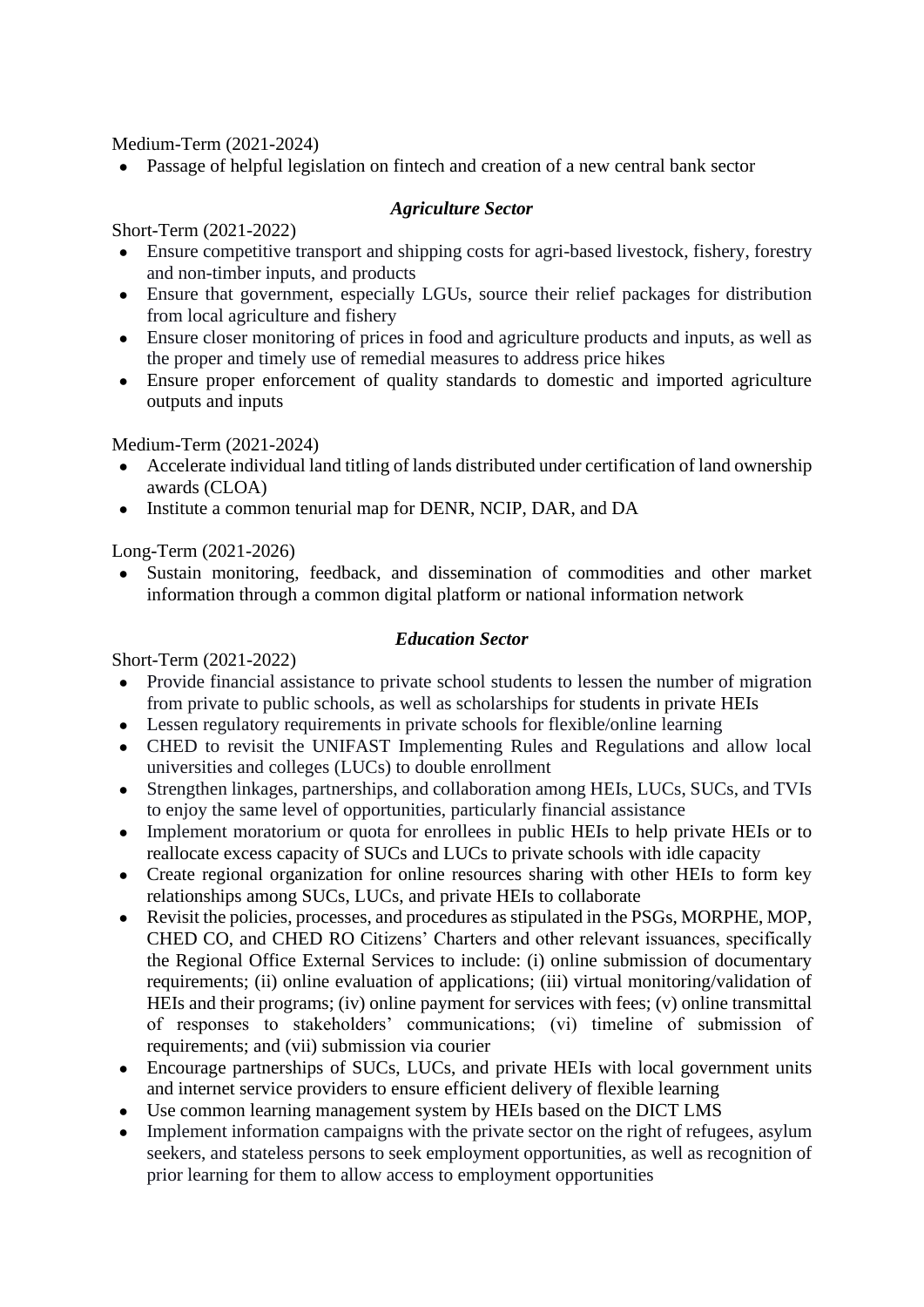- Increase government funding for HEIs, TVET institutions, SHS vouchers and TES funding
- Encourage home-based IGPs
- Create Regional Education Council that will identify the needs of every region
- Clarify issues relative to intellectual property rights
- Provide employment funds or unemployment insurance as social safety net
- Decentralize good/competent universities and empower students' choice to prevail
- Institutionalize financial support for the Disaster Risk Reduction Management Programs of HEIs
- Establish Regional Cybernetics Centers
- Review TESDA internal processes of accreditation of vendors and hopefully shorten the period and accommodate more vendors relevant to the industry

Long-Term (2021-2026)

- Streamline and unify support services among the learnings from basic education, TVET, and HEIs through adoption of unified learner's ID
- Increase funding for upgrading of digital technology
- Strengthen industry-academe linkage

#### *Health and Wellness Sector*

Short-Term (2021-2022)

- Subsidize for COVID testing and vaccination
- Impose a price cap for PPEs
- Include businesses in prioritization of national vaccination program
- Streamline government processes
- Standardize health and safety protocols in all areas including LGUs
- Mandate vaccination for wellness and medical sector

Medium-Term (2021-2024)

- Promote private sector manufacturing (PPEs, etc.)
- Encourage partnerships to equip and rebuild the private sector (moratorium on taxes, lowcost loans to boost up their capacity)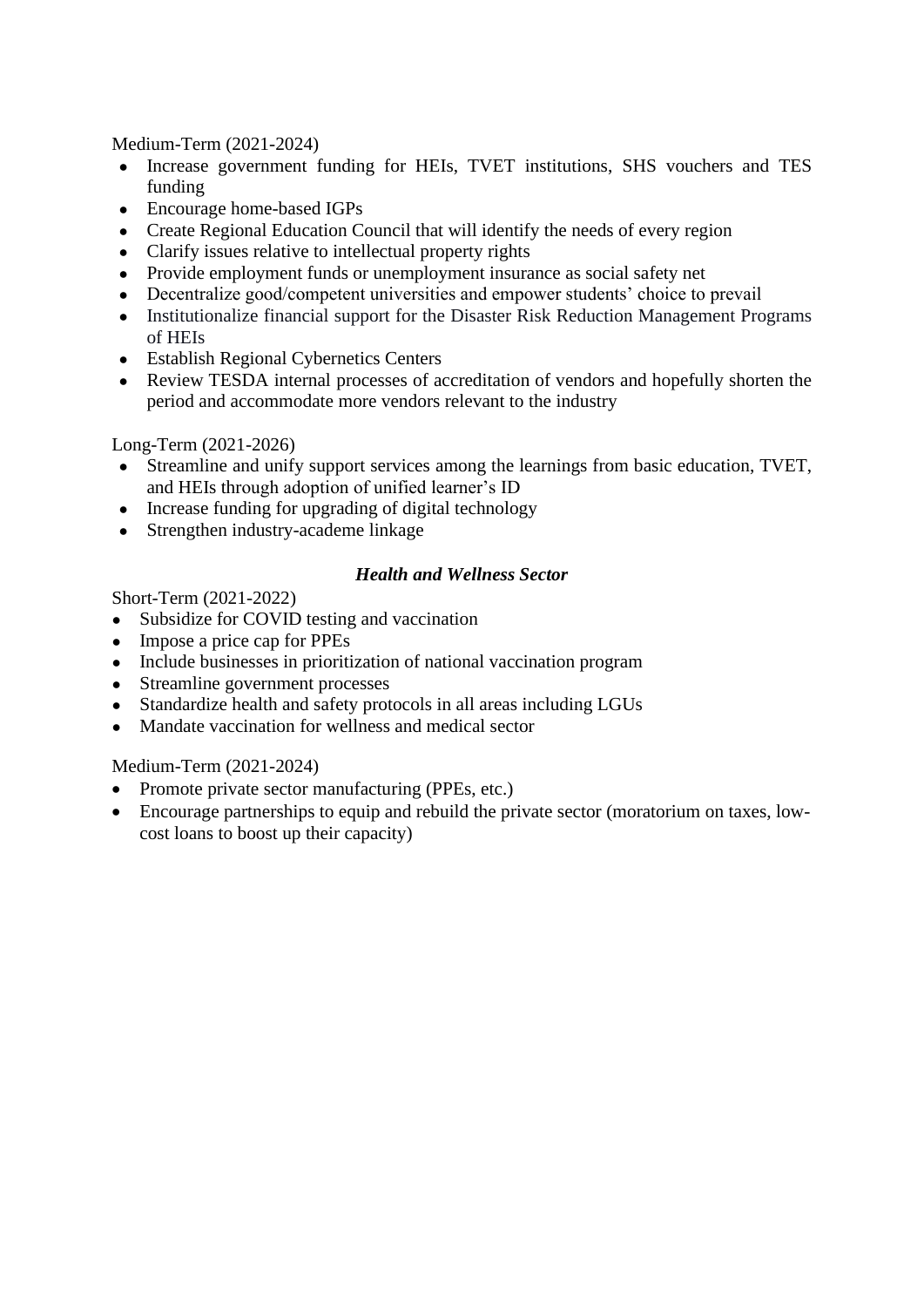# **OUTCOME 3: UPGRADING AND RETOOLING THE WORKFORCE**

## *General Program and Policy Recommendations*

Short-Term (2021-2022)

- Implement capacity-building for digitalization, technology and innovation, as well as remote working that would maximize their benefits, as well as ensure proper application. There must also be provision of resources, tools, best practices, standards, or templates for the set-up and structure of digitalization, remote processes, WFH, and other alternative work arrangements (AWA).
- Ensure availability of trainings and that training centers are open and accommodating to workers. There should be a clear schedule of operating hours and prior announcement for closures. The schedule of training sessions must also consider the free time of workers.
- Address the lack of practicum, internships, and field trainings due to the pandemic by finding alternatives and issuing policy/guidelines that would minimize negative impacts to the quality of graduates or delays in graduation.
- Strengthen industry-academe linkages

# Medium-Term (2021-2024)

- Review and update of education and training curricula, particularly content and equipment being used, to match current industry needs, practices, and requirements.
- Provide mental and emotional support to workers in the workplace
- Provide trainings on life skills and wellness
- Provide sectoral skills policy and strategic framework based on best practices of global benchmarks such as SkillsFuture Singapore and the National Skills Development Council of India. The skills policy and strategic framework must be responsive to fast-changing skills requirements of industries and leverages industry-recognized/accredited curriculum.

Long-Term (2021-2026)

- Recalibrate alternative learning modalities, and provide typology of learning modality based on capability of the institution
- Encourage inclusivity for Persons with Disabilities (PWDs) in the business sector

# *Manufacturing Sector*

Short-Term (2021-2022)

- Retrain and reskill workforce to match industry needs
- Revive partnership of industries with TESDA
- Introduce artificial intelligence in TESDA trainings

# Medium-Term (2021-2024)

- Institute quality apprenticeship programs for craftsmanship industries wherein the graduates are also promoted/certified to train students of their own
- Establish virtual classrooms for training
- Provide capacity-building in the design and production of ergonomic furniture
- Provide trainings for local industries

# Long-Term (2021-2026)

- Upgrade curriculum to match industry needs
- Strengthen/upskill the labor force, especially in product development and design, manufacturing process, and utilization of technology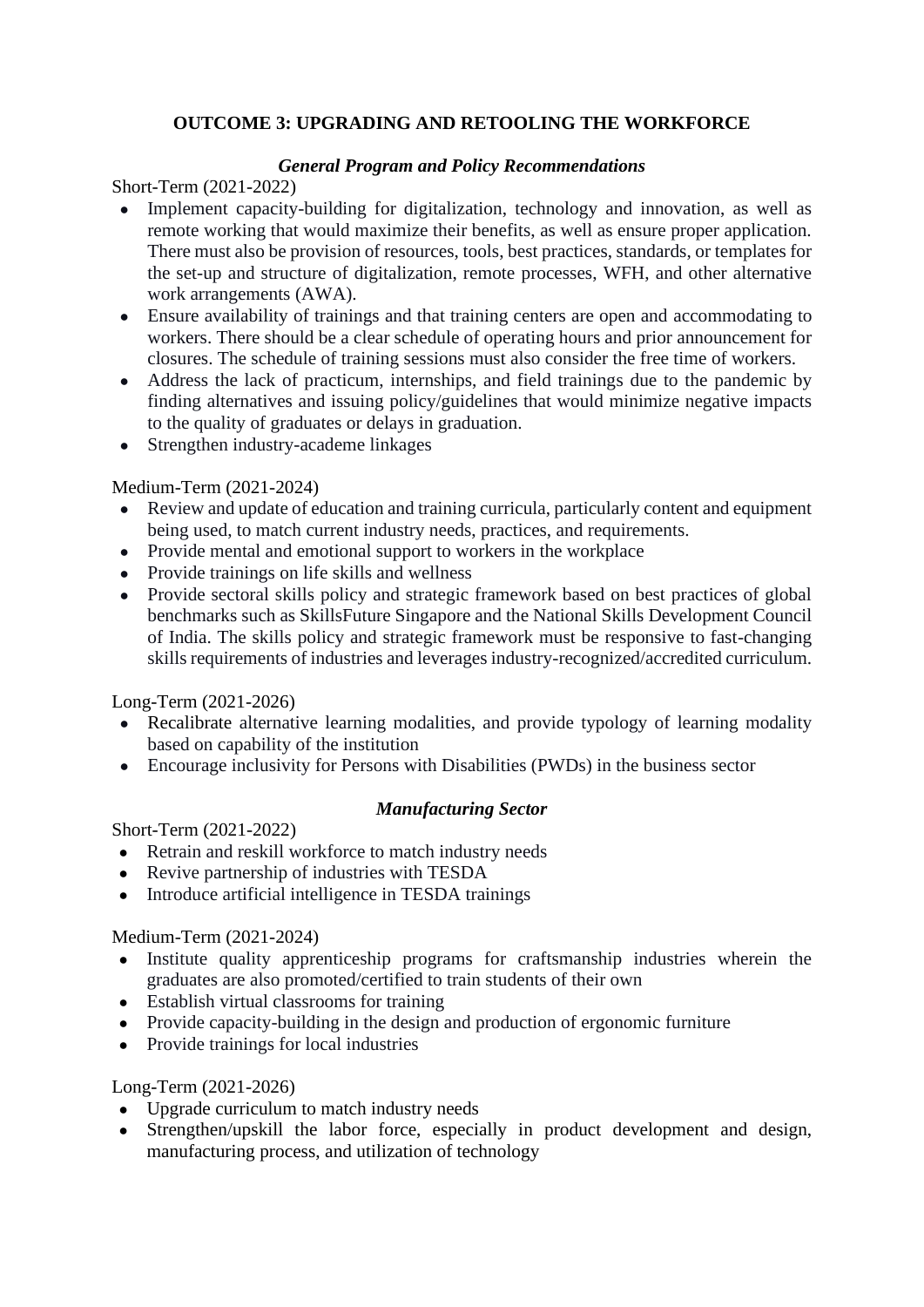• Include footwear manufacturing curriculum in entrepreneurship degrees of both public and private HEIs

#### *Construction Sector*

Short-Term (2021-2022)

• Strengthen industry-led and demand-driven TVET through various training modalities, especially for on-the-job students

Long-Term (2021-2026)

- Provide better working conditions and implementation of occupational safety programs.
- Provide benefits for construction workers, such as life and accidental insurance.
- Ensure that contractors enroll workers in SSS, Pag-IBIG, and PhilHealth.

#### *Transport and Logistics Sector*

Short-Term (2021-2022)

- Consider truncated training program to update certificates and compliances of flight attendants and pilots for the aviation sector.
- Provide targeted TESDA training and certification programs while businesses are in downtime and to enhance when the economy is reopened.
- Improve customer service query response

#### *Tourism Sector*

Short-Term (2021-2022)

- Encourage accepting on-the-job trainees and develop telemarketing mechanisms
- Include tour guide trainings for those conducting educational field trips
- Expand pool of trainers in the tourism sector by equipping them with historical and geographical knowledge, as well as digital and technology-driven competencies (e.g. hiring IT professionals)
- Develop databases or dashboards to facilitate growth and trends in tourism through creating a repository bank of all data relative to tourism

Medium-Term (2021-2024)

- Firm-up partnership among schools, hotels, and other tourism related establishments to maximize student on-the-job training
- Strengthen partnership between the government (DOT) and local communities with potential tourism sites for empowerment and boosting communities' tourism potentials/capabilities
- Maximize the opportunity of having national recognition ceremony for tourism

# *IT-BPM Sector*

Short-Term (2021-2022)

● Upscale TESDA trainings available for IT-BPM to be shorter and flexible

Medium-Term (2021-2024)

- Upskill and retool the animation, game development, software development, contact centers, health and information industry workforces
- Establish Digi-lab or shared service facilities (SSF) for animators and game developers

#### *Wholesale and Retail Sector*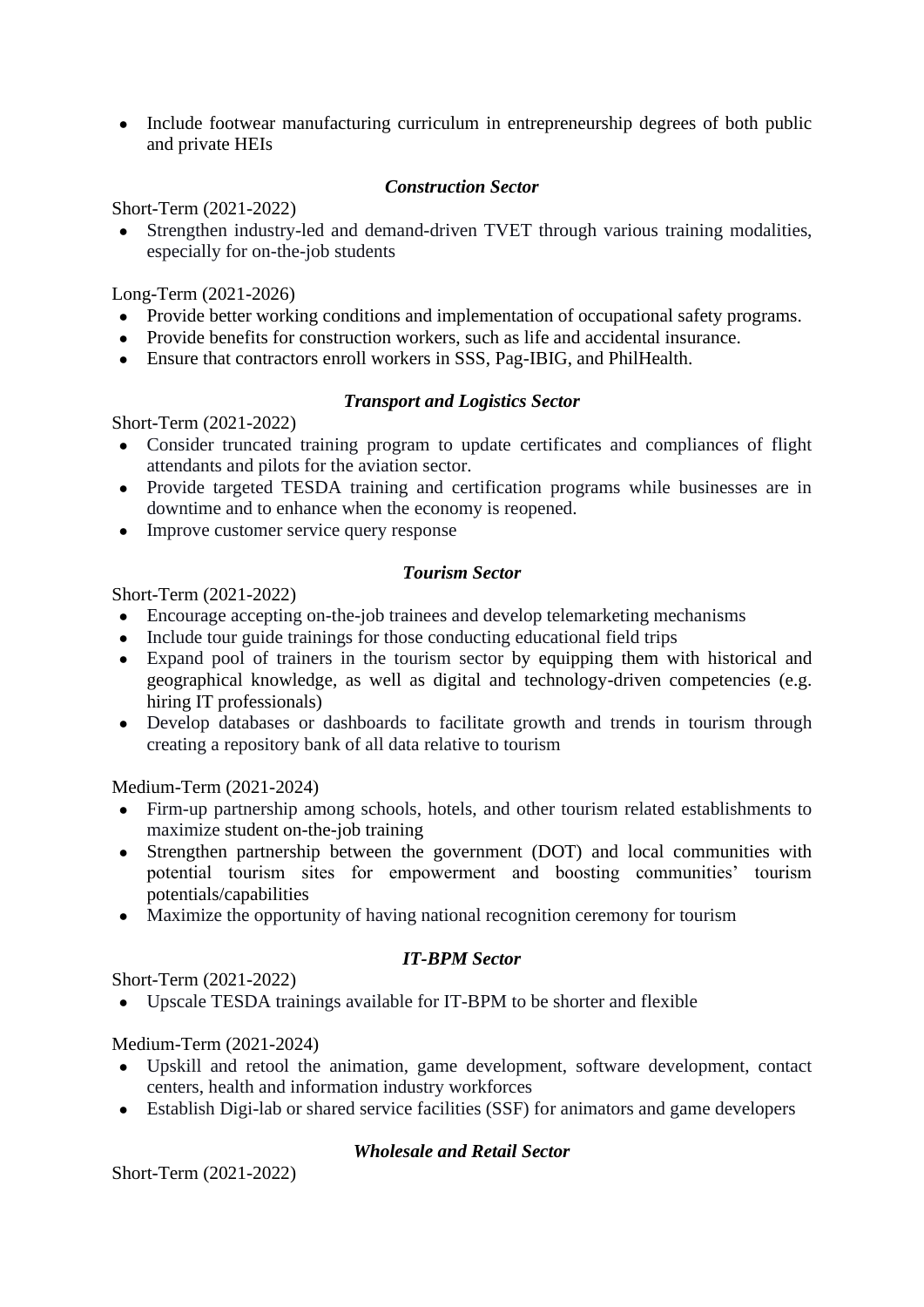• Open virtual venues for the retail industry for online selling and seminars

# *Banking and Finance Sector*

Long-Term (2021-2026)

• Integrate Philippine Quality Framework (PQF) to upgrade qualifications, to be at par with international counterparts

## *Agriculture Sector*

Short-Term (2021-2022)

- Prepare plans to revive eco-tourism such that when the economy is reopened, they can be immediately implemented
- Conduct trainings for alternative productive jobs
- Support supplementary job opportunities for farmers during the vegetation stage of crops
- Conduct trainings on aerator preparation for aquaculture diversification in both rural and urban areas
- Conduct trainings for operation of agri-machineries, especially those provided by the government

Medium-Term (2021-2024)

• Provide training on processing of unsold or excess products, recycling of waste agroproducts, and aquaculture development

Long-Term (2021-2026)

• Rollout and support the province-led Agricultural and Fishery Extension System to strengthen the collaboration between DA, LGUs, academe, and private sector in bringing agri and fishery extension services to the grassroots level

#### *Education Sector*

- Provide tax incentives to reskill, retrain, upskill personnel
- Provide training for teachers on learning assessment/evaluation and catch-up programs.
- Provide training for academic heads on new instructional set-ups
- Implement virtual trainings and assessment in TESDA, which will allow Senior High School (SHS) students to secure national certifications
- Pursue Continuing Professional Development (CPD)
- Utilize TESDA's mobile workshop in residential areas and for every TTI
- Include private HEIs in CHED programs that are hitherto available to public entities only
- Promote programs that will help faculty and staff acquire competencies needed in the fourth industrial revolution/digital economy
- Support basic education  $(K1)$  by providing instructional video materials, gadgets, and internet access for free
- Include data privacy law in college courses
- Increase awareness among educators on the sensitivities and educational needs of refugees, asylum seekers, and stateless persons
- Institutionalize of home schooling
- Invest in TVET facilities and equipment
- Provide industry immersion opportunities for trainers
- Mobilize Parent-Teacher Associations (PTA) to support schools and learners in monitoring
- Institutionalize international benchmarking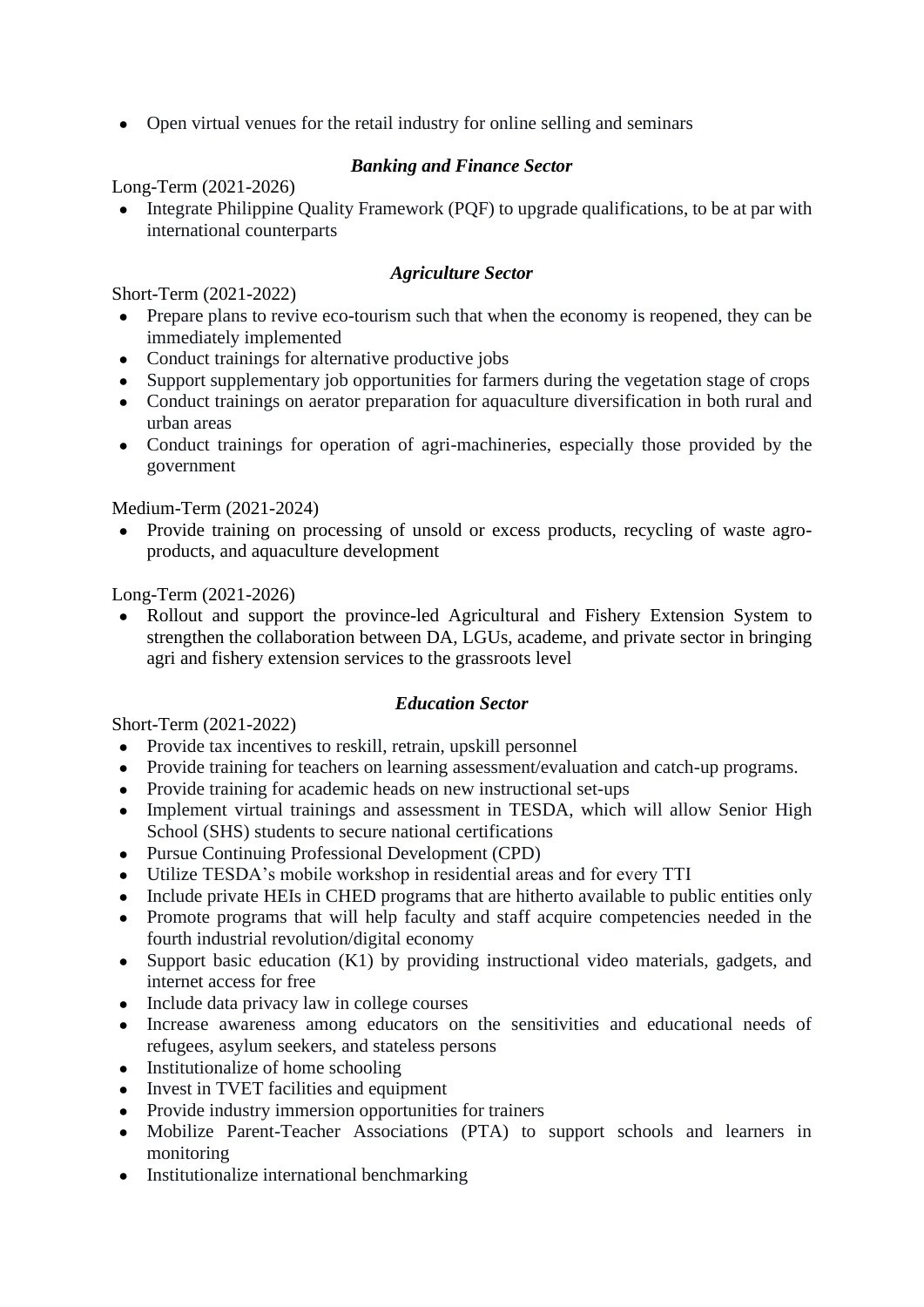- Bridge programs to ensure that educational opportunities translate to economic opportunities
- Allow face-to-face for the practicum with strict health protocol compliance
- Provide TESDA classes for Alternative Learning System (ALS) learners
- Provide digital tools equipment to teachers and learners
- Review and update educational and training curricula to include  $21<sup>st</sup>$  century skills
- Include refugees, asylum seekers, and stateless persons in inclusive education
- Provide more trainings for online education
- Strengthen private participation by involving private education institutions in policy creation

- Provide incentives for researchers and facilitate collaborative research
- Include additional courses on agriculture, agri-business, and agri-tourism in SHS curriculum
- Institutionalize a national blended strategy framework and include digital capacitybuilding for teachers and trainers
- Conduct sectoral assessment to formulate a matrix of priority research agenda
- Establish data on existing research undertakings with a pool of experts from different disciplines
- Translate e-learning materials to different languages
- Provide government support for the establishment of e-tech infrastructure
- Provide grants to MSMEs with apprenticeship programs, especially to apprentice senior high school students
- Create of Research Consortium Development for HEIs (partnership and linkages for benchmarking in local, national, international) that can boot research productivity by simply learning from the best practices of leading institutions
- Include senior high school teachers on the teachers' salary subsidy (TSS) as well as more teacher salary subsidies for private institutions
- Provide psychosocial support to refugees, asylum seekers, and stateless persons in education systems
- Include additional courses in agriculture
- Redefine the teacher's role in this new environment of remote learning
- Add  $21<sup>st</sup>$  century and  $4<sup>th</sup>$  industrial revolution related courses
- Increase the duration of the TVET tracks in SHS with inclusion of  $21<sup>st</sup>$  century skills
- Include seniors, ALS, and women who had to suspend careers due to child rearing in special education programs
- Trim down year in college with two years for general education and professional subjects and one year for internship
- Reinforce research and development programs in TVET institutions for higher technology as well as update research agenda
- Include agricultural entrepreneurship in TESDA program
- Establish of specialized institutions per province/region or institutions offering specialized courses according to their areas
- Provide funding for PQF Level 5 implementation
- Capacitate more trainers on updated curricula
- Give work experience with equivalent units
- Institutionalize equivalency and credit transfers between TESDA diploma programs and CHED degree programs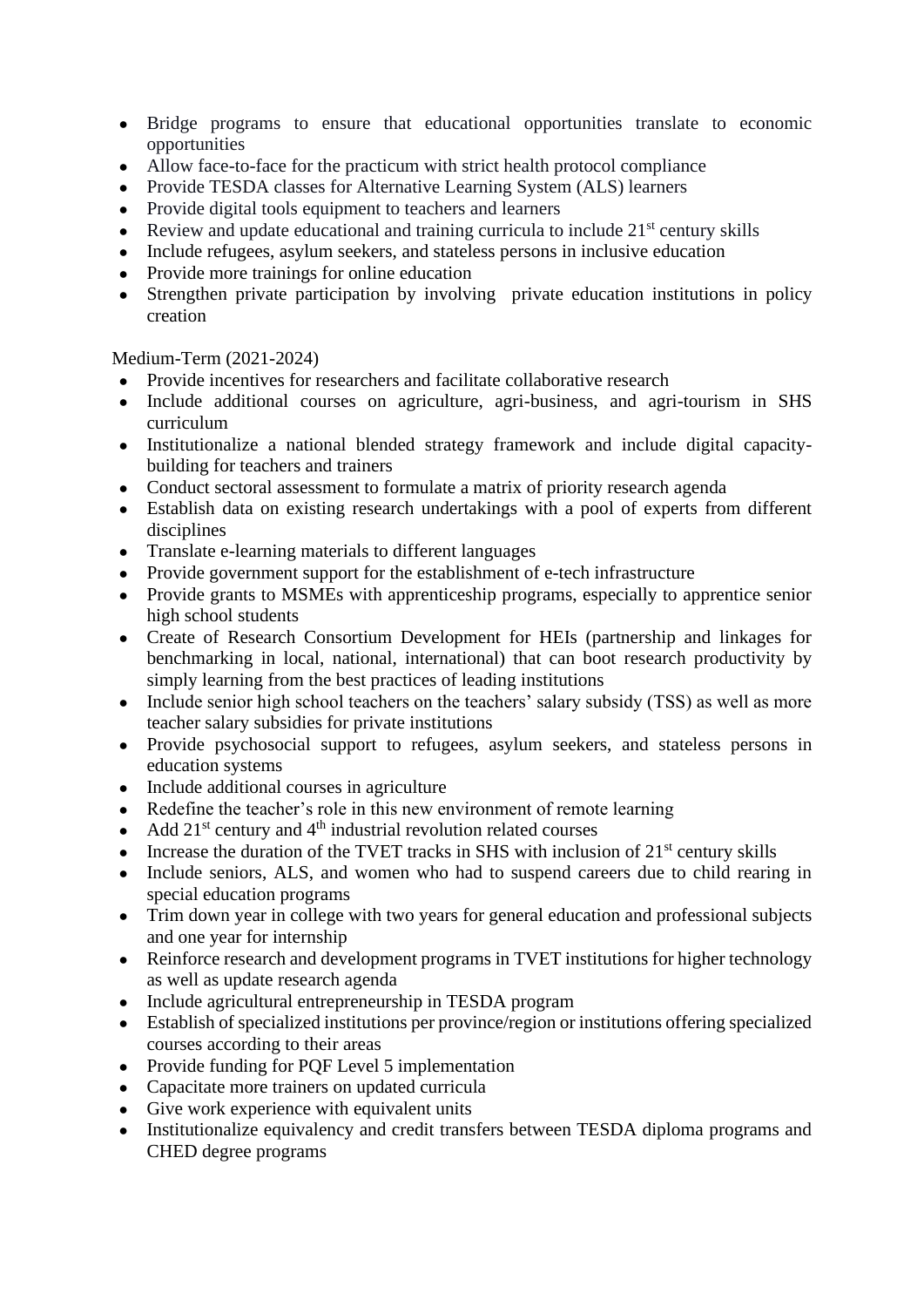• Provide capacity-building to parents on their role as second teacher in the home-based module class of students. Support also to be provided to refugee parents who may be illiterate or have language barriers

Long-Term (2021-2026)

- Align Professional Regulation Commission (PRC) and CHED
- Support the Dual Training System
- Strengthen coordination with business sector and training institutions to improve curriculum, expansion of apprenticeships/internship programs, and open new courses that would be able to fill industry demands
- Institutionalize green technology to all sectoral skills policy
- Update CMOS and DepEd orders to recognize that we are now in the digital era
- Review of area-based specific skills and industry requirements
- Include ALS learners PWDs in apprenticeships
- Provide incentives to companies who provide opportunities to refugees
- Institutionalize Risk Management Council in every region

#### *Health and Wellness Sector*

- Provide free relevant upskilling and retooling or training of affected workers including digital skills and farming in order for employees to find employment options in other industries
- Train more health professionals and health sector second liners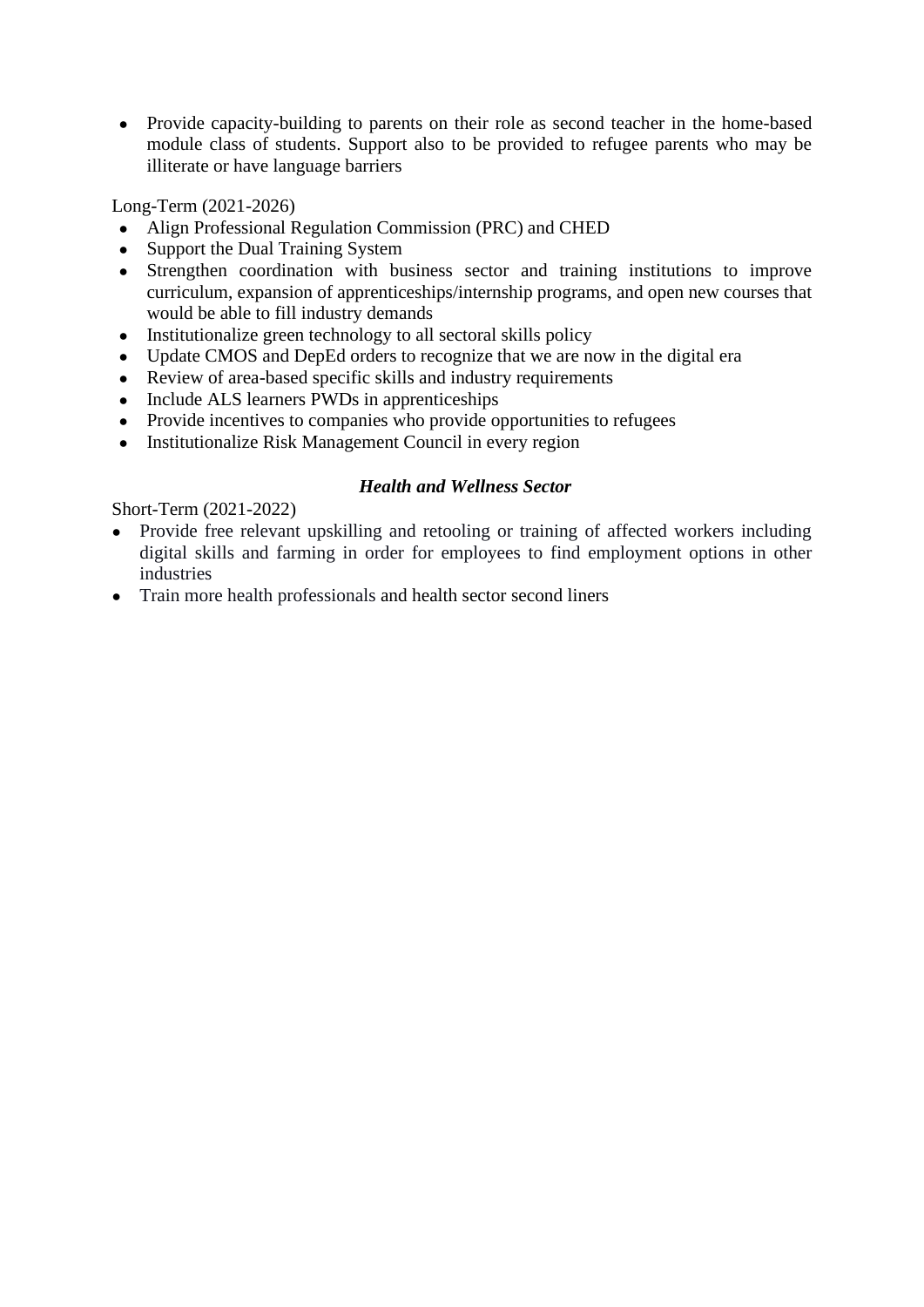# **OUTCOME 4: LABOR MARKET ACCESS FACILITATION**

## *General Program and Policy Recommendations*

Short-Term (2021-2022)

- Provide entrepreneurial education and business starting assistance that also incorporate ecommerce and digitalization
- Open more communication channels between private sector and government for partnership and collaboration
- Establish digital, online platforms for industry partners to post job openings, as well as facilitate workforce pooling and swapping

#### Medium-Term (2021-2024)

- Link graduates of formal education and/or trainings to industry partners
- Implement career advocacy and employment coaching initiatives

Long-Term (2021-2026)

- Establish and implement registry and common ID systems for sectoral data analysis, matching, and confirmation of identity that would make it easier to pass through mobility restrictions and deliver targeted programs. The implementation of the national ID system is also advocated.
- Provide incentives to retain skilled workers and professionals in the Philippines and prevent them from migrating abroad.

#### *Manufacturing Sector*

Short-Term (2021-2022)

• Provide local employment at the barangay level

Medium-Term (2021-2024)

- Revise TESDA rules on local employment affected by the pandemic
- Provide industry-recognized training certifications

Long-Term (2021-2026)

- Provide additional employment and support to industries
- Retool labor force for the international market under a "patriotic agenda" i.e. 6-month industry work in the Philippines (includes training and mentoring), then be allowed to work under foreign industry

#### *Construction Sector*

Short-Term (2021-2022)

- Provide access to sustainable financing for both public and private end users
- Provide subsidy (e.g., wage subsidy) for lower income groups including the housing development sectors
- Demote the entry of foreign firms and workers as the liberalization of the market is counter-productive to the NERS
- Provide price ceiling adjustments, especially to urban areas

# *Transport and Logistics Sector*

Medium-Term (2021-2024)

● Facilitate rehiring of retrenched employees as soon as the industry recovers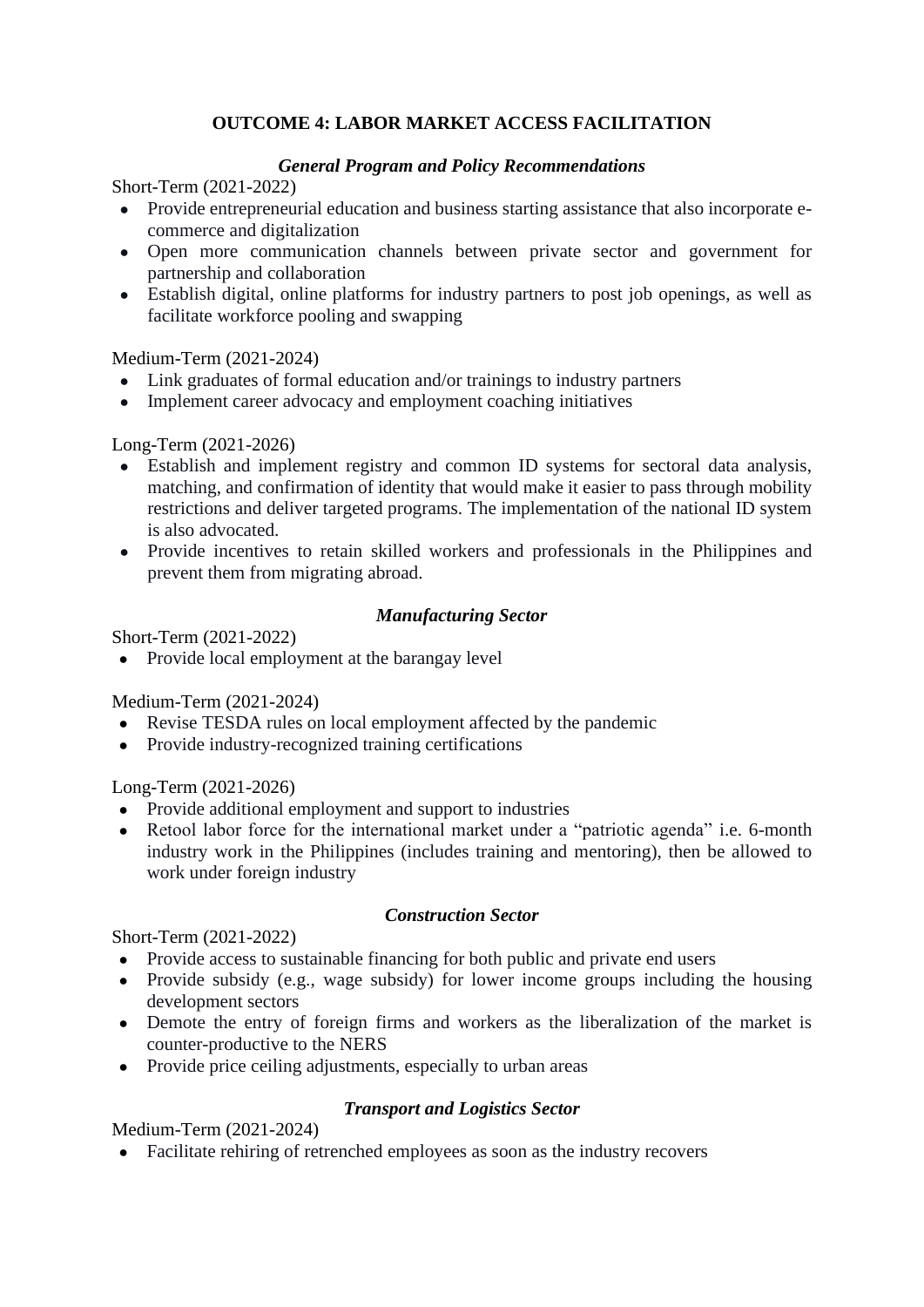## *Tourism Sector*

Short-Term (2021-2022)

• Establish accrediting tourism employment registration platforms

Medium-Term (2021-2024)

- Develop resources in the tourism destination priority areas
- Implement career advocacy, partnership of sectors in workforce development

# *IT-BPM Sector*

Short-Term (2021-2022)

● Expedite the consolidation, review, and passing of the following legislative bills: House Bill No. 4692 (Creative Industries Charter of 2019), House Bill No. 6476 (Creative Industry Development Act of 2016), and Unnumbered House Bill (Philippine Creative Industries Act)

#### *Agriculture Sector*

Medium-Term (2021-2024)

• Support the engagement of rural and urban youth in productive and viable agriculture and agribusiness ventures.

Long-Term (2021-2026)

• Support for enabling business environment promotion of private investment in agriculture to create non-farm employment opportunities in rural areas.

#### *Education Sector*

- Provide livelihood and employment packages to SHS graduates
- Provide dedicated support to operating private schools.
- Provide ICT training to DepEd personnel and offices in providing technical assistance in online learning requirements
- Fund assistance from TESDA should be promptly delivered and avoid delays in teachers' compensation.
- Include refugees, asylum seekers, and stateless persons in economic re-integration programs
- Provide employment packages to ALS and PWD learners
- Provide entrepreneurial education and business assistance, TESDA training livelihood, and employment package to women who want to return to the workforce after childrearing hiatus, refugees, asylum seekers, stateless persons, rebel returnees, ALS learners, and PWD learners.
- Include entrepreneurial education and business starting assistance in the TVET sector and ALS training
- Add industry-relevant courses to make students more job ready
- Strengthen partnership with industries for skills upgrading and immersion
- Include rebel returnees to livelihood and employment packages
- Include refugees, asylum seekers, and stateless persons in TESDA programs
- Mandate inclusion of industry practitioners in teaching force
- Establish a tripartite Employment Council, composed of government, industry, and the training institutions
- Provide day care services and child minding services in workplaces